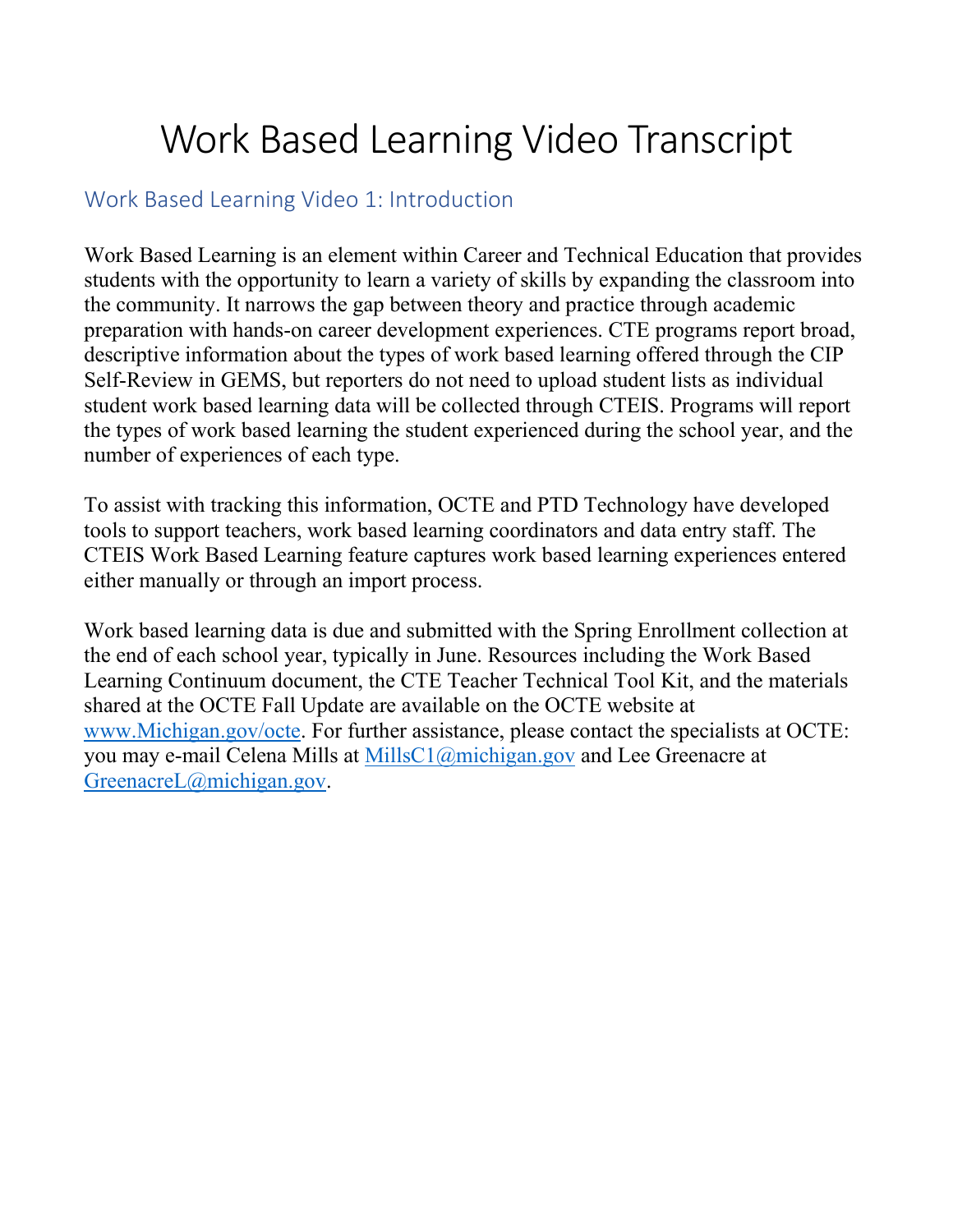# Work Based Learning Video 2: Enter WBL Experiences

Several different ways exist to enter your students' work based learning experiences in CTEIS. If you track work based learning by program, you will be able to enter these experiences by student by program. If you track work based learning through student course offerings, you will be able to enter these experiences along with your enrollment data. You are strongly encouraged to select one of these methods only, as utilizing both styles may lead you to accidentally overwrite previously entered data.

To manually enter work based learning data, first navigate to [www.cteis.com](http://www.cteis.com/) using any browser, then click Login. Log into CTEIS.com using your regular CTEIS username and password, and from the navigation bar, click Data Entry. Under Enrollment, click Manage Work Based Learning, then select a school district from the Select District… drop-down menu.

CTEIS will display a list of active programs arranged in a default order, but you may sort your grid by clicking on individual heading labels. Click the Select button to the left of the desired program to display program details. If the selected program will not have any work based learning experiences, click the check box on the right side of the Select Students panel. This will only be available if no work based learning experiences are currently entered into the program. A message will be displayed if any experiences are on record, and they will need to be removed from the program before this check box will become available.

The spring validation process will review your program data to ensure either the "No WBL" option was selected or that the program does have students with work based learning experiences. The validation will not allow you to proceed otherwise.

You may view a list of students by selecting one of the available radio buttons. The "All Currently Enrolled" option lists each student in CTEIS from the school district who is currently enrolled in a course in the selected program. The "Active Courses" buttons indicate the currently active courses you may select within the program and the students enrolled in them. "In school but not enrolled" is an option that lists each student in CTEIS from the school district who is not enrolled in a current course in the selected program. The final option, "All students in program," lists each student who is still in school and has been enrolled in a course in that program at some time.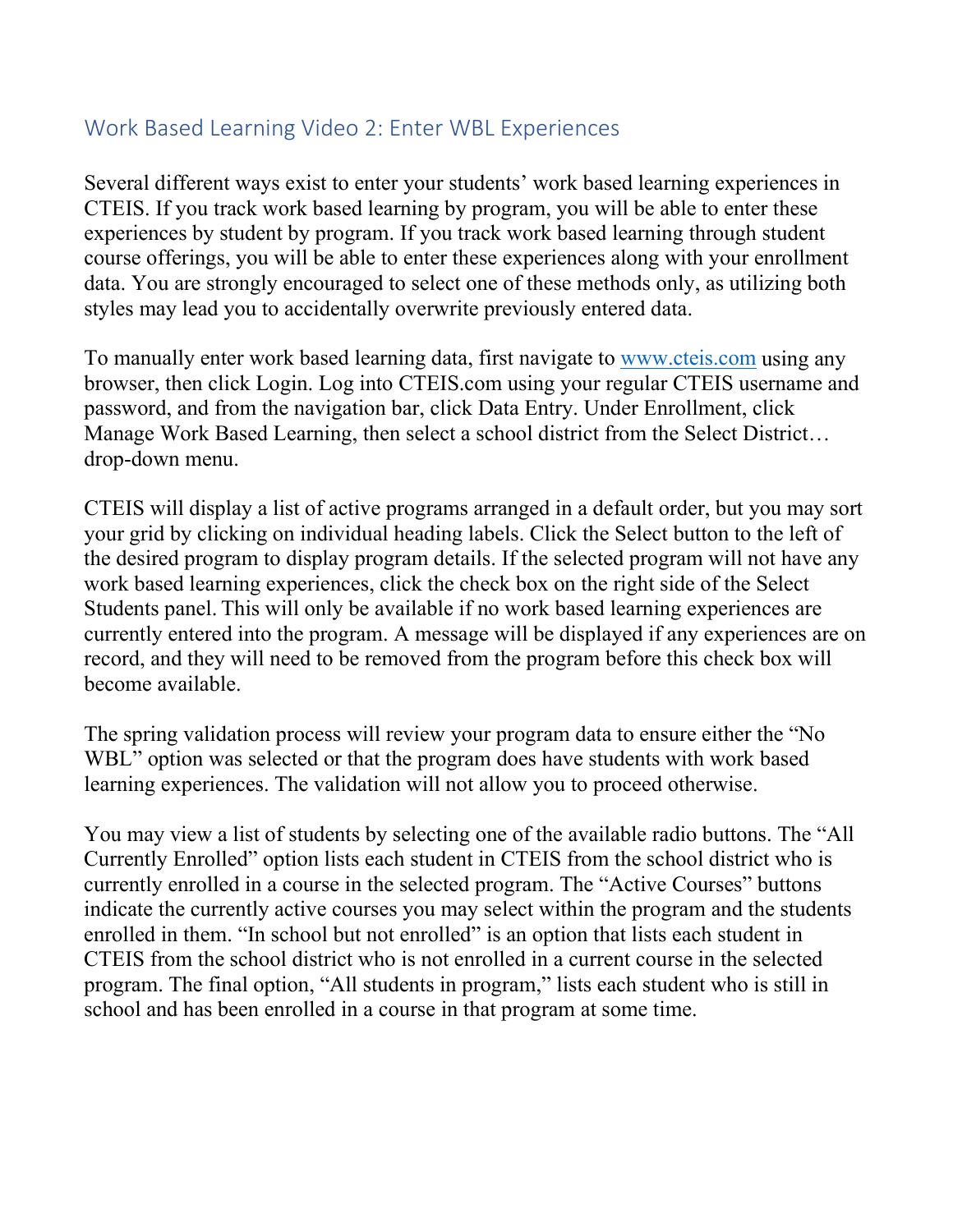After selecting a criterion for building your list, click the Show Students button to view your students. You may also search for a specific student by entering a UIC or last name into the search field and clicking the Search button.

To enter work based learning experiences for students, click the checkbox next to their UIC. You may quickly mark all students by clicking the Select All checkbox. When at least one check box is marked, the Experience Entry panel will be displayed. The available code entries are "A" for a Career Awareness experience, "T" for Career Training, "E" for Career Exploration, "P" for Career Preparation, and "Y" for Youth Apprenticeships.

To change the experiences associated with a student, mark the checkbox next to that student's UIC to reveal a panel labeled "Enter Work Based Learning Experience Codes to apply to student group." In this panel, you may enter up to 30 work based learning codes and then choose from two buttons to edit the student's experiences. Clicking "Overwrite Events" will remove previous experiences from the marked student's record and replace them with your newly entered experiences. "Append Events" adds your newly entered experiences to those previously entered. You may remove a student's work based learning experiences completely by clicking the Del button within his or her row.

Another method of adding work based learning experiences is to enter them by course via Manage Enrollment. Navigate to Data Entry and Manage Enrollment, then select a district and class from the Courses grid. Select students to update within the Enrolled Students Grid, then click the Update Enrolled Students button. In the resulting pop-up panel, enter codes for the selected students within the Work Based Learning field, then click "Update WBL Codes." Finally, to capture your changes within the CTEIS Work Based Learning tool, you will need to go to Manage Work Based Learning, browse for your program, and then click the button labeled "Update WBL from Enrollments."

CTEIS allows users to quickly generate Excel files containing all students with work based learning experiences. To do so, under Manage Work Based Learning, click the "Export of all students with WBL" button at the top of the screen. You may then print or tailor this file for re-import into CTEIS.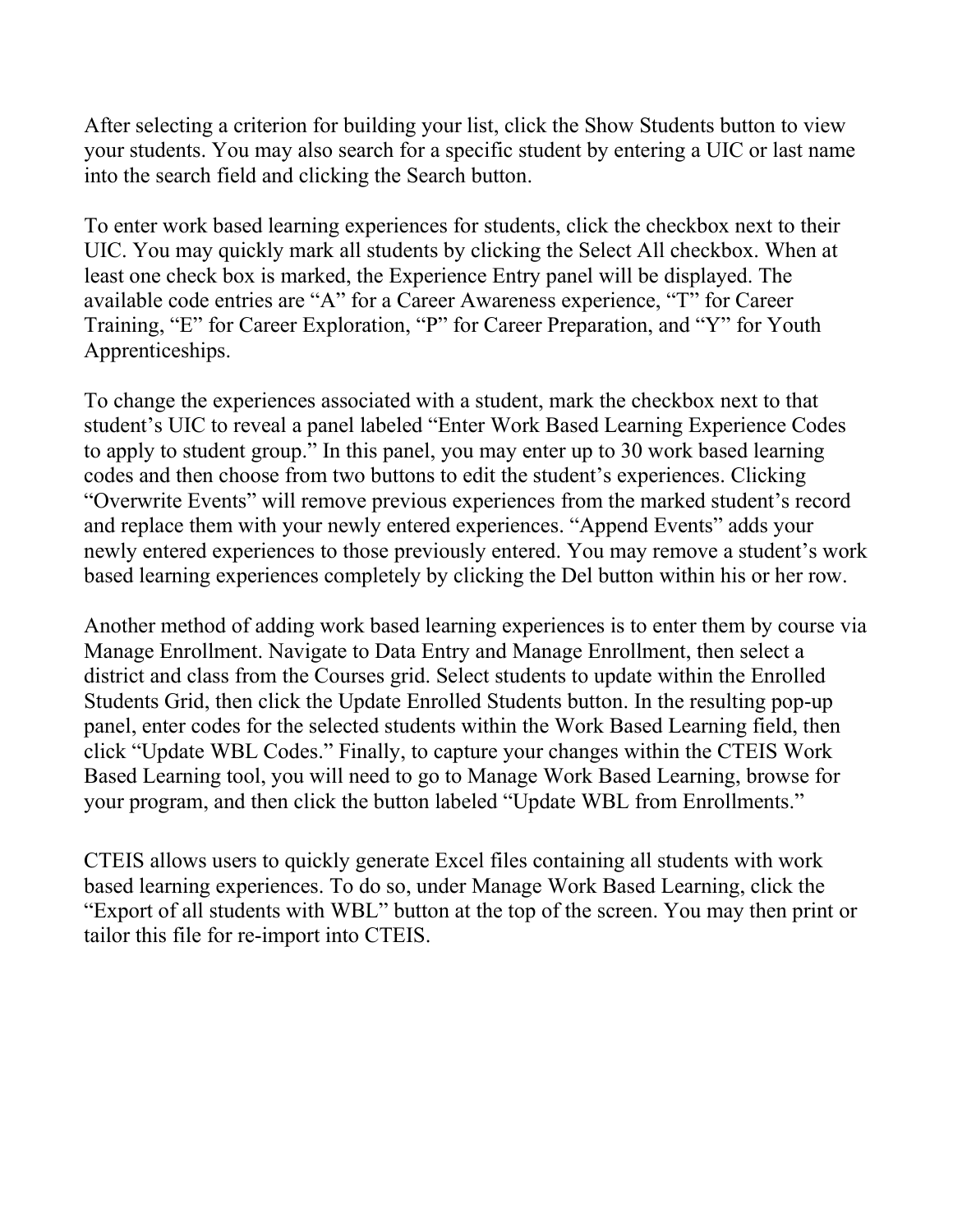# Work Based Learning Video 3: Data Reporting Tracking Sheet

The Work Based Learning (WBL) Data Reporting Tracking Sheet (DRTS) is designed to provide teachers or work based learning coordinators with a standard form they can use to track individual student work based learning experiences across programs. This form is provided as a convenience for districts that do not already have a system for tracking individual student experiences. It is designed so that teachers or coordinators can track student experiences throughout the year and then provide the form to CTEIS data entry staff who can directly upload the information into the system. This process minimizes additional editing as well as errors in data communication and entry. If a district already has a system in place there is no need to utilize this form as it is optional.

You may download the WBL DRTS template from the CTEIS Knowledge Base or generate a pre-filled spreadsheet from CTEIS directly. To view the pre-filled spreadsheet, navigate to Data Entry, then click Manage Work Based Learning. Select your district and program, then click the button labeled "Export Students by Selection." The spreadsheet includes headers for student Unique Identifier Codes (UICs), first names, last names, Program Serial Numbers (PSNs) and program names. A column is also included for the entry of work based learning experiences. Several options for exporting student experiences exist, but only a subset of these choices will be available for students who have not yet been assigned to courses. Furthermore, only the asterisked fields within the Data Tracking Sheet are required when importing this file back into CTEIS. Please see the importing tutorial for further instruction on importing with CTEIS.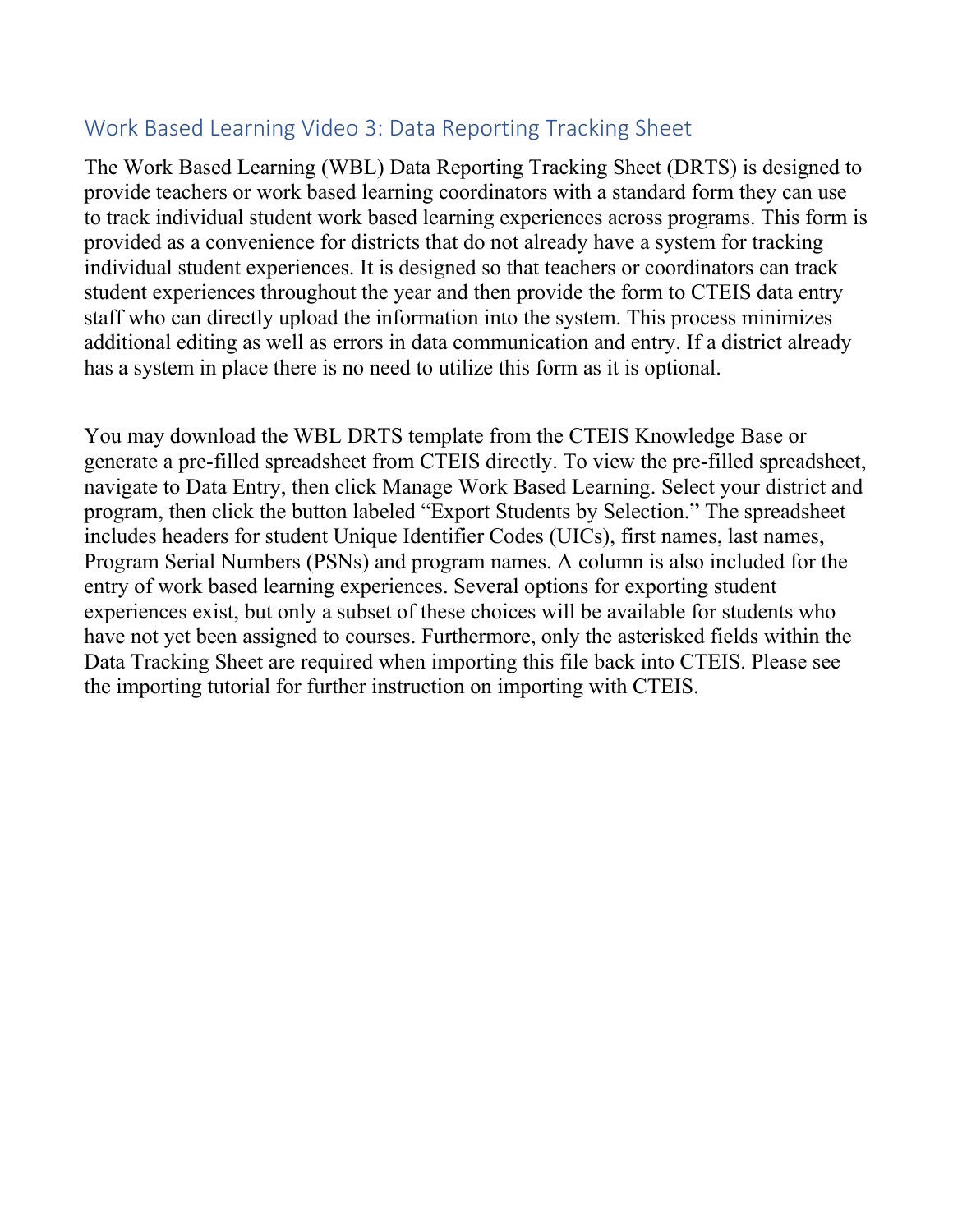### Work Based Learning Video 4: Import WBL Experiences by Program

Users are encouraged to take advantage of the import functionality of the CTEIS Work Based Learning feature. Keep in mind, importing experiences will overwrite any existing experiences for affected students, though students left blank in the import file will not be overwritten. Thus, it is important that you coordinate your data entry tools carefully to ensure data is not inadvertently overwritten.

To import data, from the navigation menu, click Data Entry, then Import Work Based Learning. On the Import Work Based Learning screen, click the Choose File… link and locate your import file. Click the Load Records button to upload your file. CTEIS will check your import file to ensure that students are in the correct PSN, PSNs are in buildings you have access to, and work based learning experiences are valid and included.

On the resulting screen, records that are ready to import appear with a green bar beneath them. Errors are displayed in a red bar beneath the associated records. To correct any errors, adjust your import file, then upload the file again. Click the Import Records button above the grid to import your work based learning experiences. Records within your import file that contain errors will be omitted; only error-free entries will be saved to the database. You may verify that your imported work based learning experiences are correct by browsing and exporting your students using the Manage Work Based Learning feature. This method of updating work based learning is ideal for reporters who can export experiences by student, year, and program from a student management system and then upload that file into CTEIS.